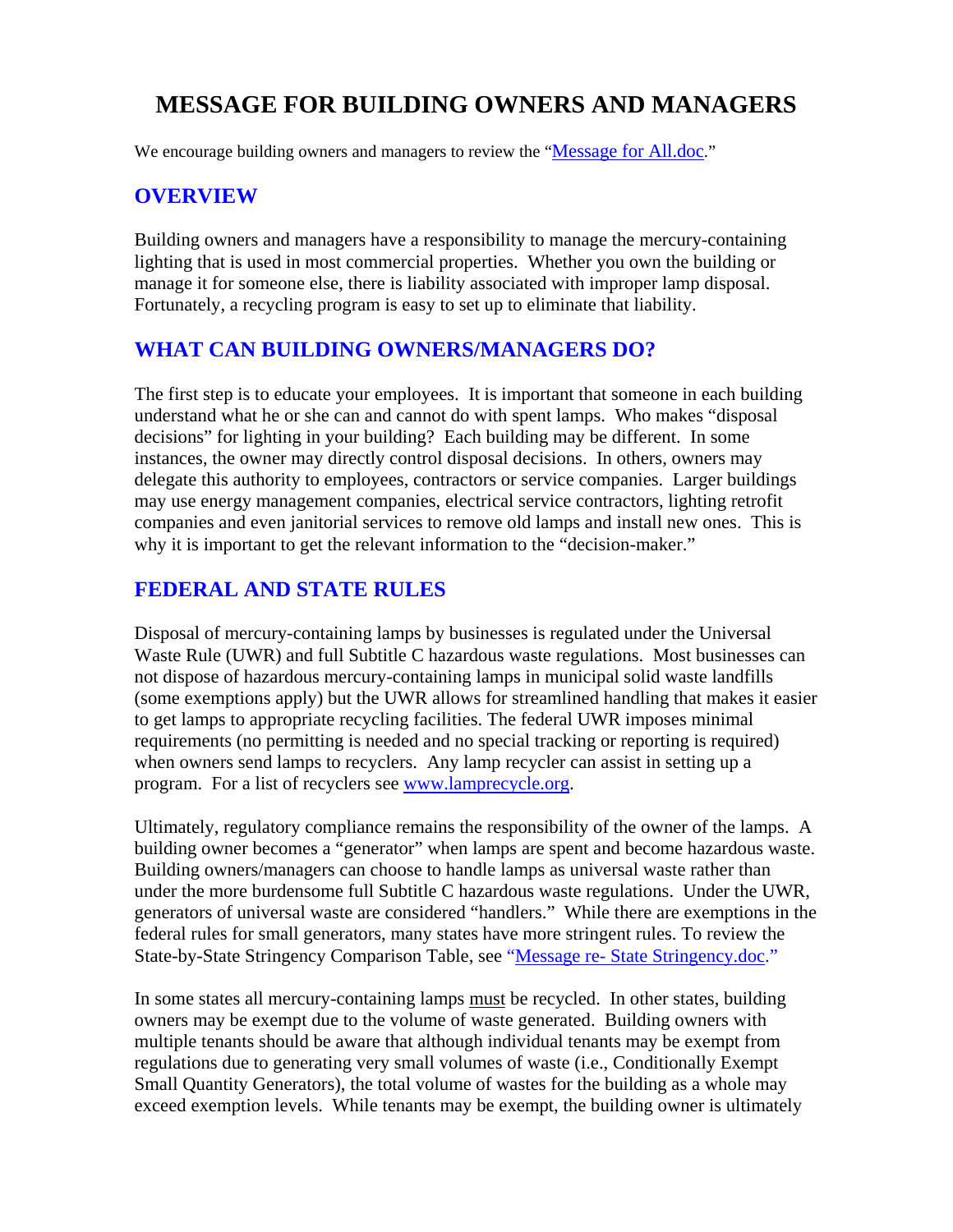responsible for disposing of the waste in an environmentally safe manner that complies with legal requirements.

Building owners and managers are encouraged to provide recycling options for occupants/tenants. Relationships with building maintenance, lighting, energy, and other contractors who service buildings should be developed. In doing so, the contractor is made aware that the lamps from the building need to be separated from the rest of the solid waste and taken or shipped to commercial lamp recyclers throughout the country.

### **INCENTIVES**

Building owners are encouraged to contact local public utilities and state/municipal tax authorities regarding rebates or tax credits for energy-efficiency upgrades to buildings. When retrofitting with efficient mercury-containing lighting, some of the cost savings and credits may be used to offset recycling costs.

## **HOW DO BUILDING OWNERS/MANAGER RECYCLE?**

Recycling services are provided by Association of Lighting and Mercury Recyclers (ALMR) member companies anywhere in the United States and its territories, Mexico and Canada. Services are available to large lamp users, small businesses, contractors, and municipal government agencies. They are also available to households and the public through household waste collection programs. Either directly or through a network of transportation contractors, spent lamps can be picked up in any U.S. community. There are also a number of lighting, maintenance and other building contractors who will collect spent lamps and get them recycled for their customers.

Lamp collection programs can be designed for all building owners/managers:

- If your building generates only small amounts of waste lamps, recycling can be facilitated through a "box program." In this type of program, a container is provided to the owner/manager who fills it with spent mercury lamps. When the container is full, it can be sent to any recycler via a prepaid ground mail shipment program. Labels and shipping papers are provided.
- If your building generates large amounts of waste lamps, recyclers can arrange milkrun pick-ups. Common carriers will transport lamps to accumulation facilities for consolidation prior to shipment to destination facilities.
- If your building generates very large amounts of waste lamps, these lamps can be picked up in trailer loads as needed.
- There are numerous collection locations around the country that ship large quantities of lamps to recycling "destination facilities" (state authorized recyclers) every day.
- Recyclers typically provide customers with collection/shipping services and containers for lamps. They will also arrange all aspects of getting lamps recycled for anyone who is interested.
- Individuals and those that generate very small amounts of waste lamps can take the lamps to any locally operated household waste facility in their community. For a list of community programs see [www.earth911.org.](http://www.earth911.org/)